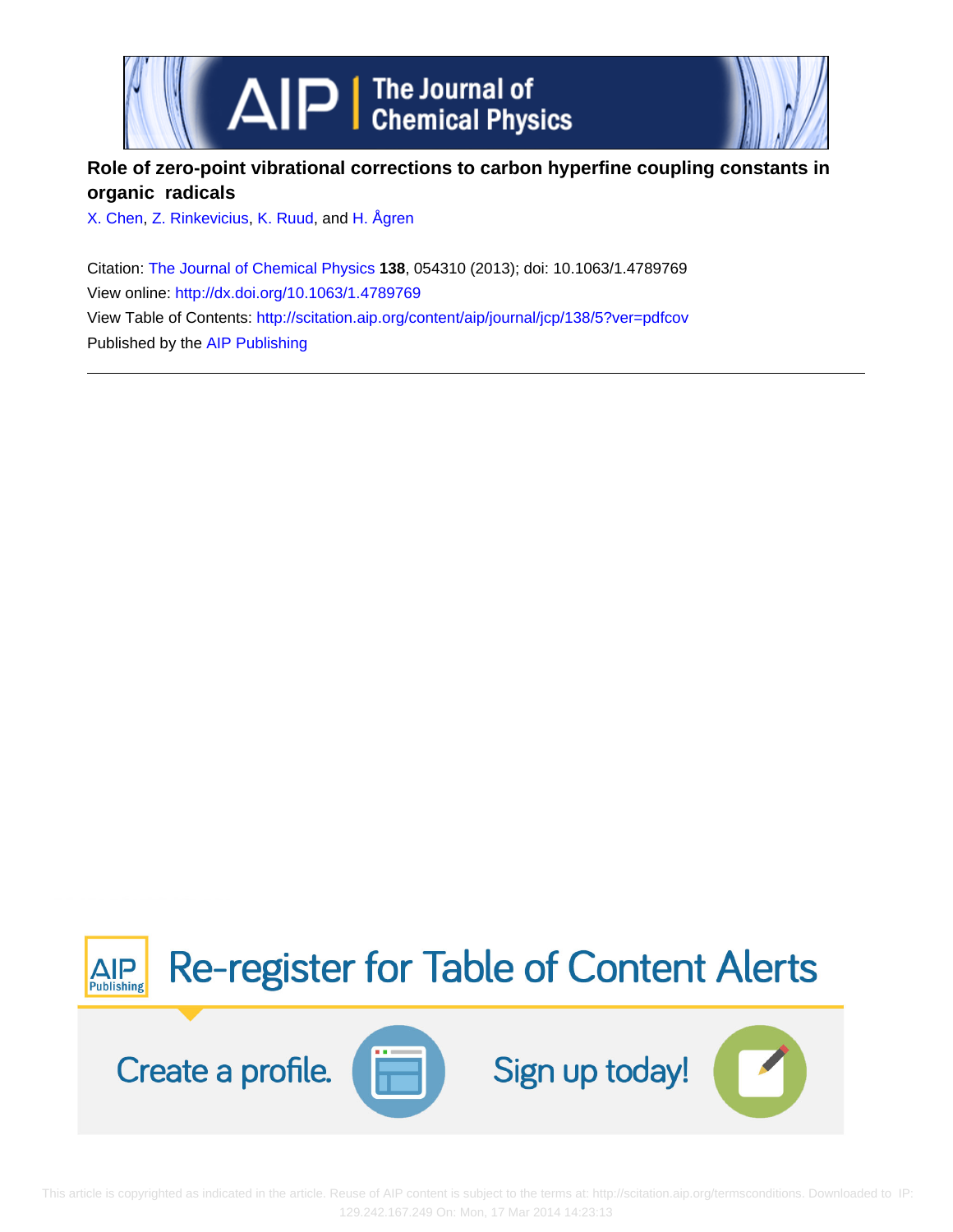

# **[Role of zero-point vibrational corrections to carbon hyperfine coupling](http://dx.doi.org/10.1063/1.4789769) [constants in organic](http://dx.doi.org/10.1063/1.4789769)** *π* **radicals**

X. Chen,<sup>1</sup> Z. Rinkevicius, <sup>1,2,a</sup>) K. Ruud,<sup>3</sup> and H. Ågren<sup>1</sup>

<sup>1</sup>*KTH Royal Institute of Technology, School of Biotechnology, Division of Theoretical Chemistry and Biology, S-106 91 Stockholm, Sweden*

<sup>2</sup>*KTH Royal Institute of Technology, Swedish e-Science Research Center (SeRC), S-100 44, Stockholm, Sweden* <sup>3</sup>*Centre for Theoretical and Computational Chemistry, Department of Chemistry, University of Tromsø, N-9037 Tromsø, Norway*

(Received 6 September 2012; accepted 15 January 2013; published online 7 February 2013)

By analyzing a set of organic  $\pi$  radicals, we demonstrate that zero-point vibrational corrections give significant contributions to carbon hyperfine coupling constants, in one case even inducing a sign reversal for the coupling constant. We discuss the implications of these findings for the computational analysis of electron paramagnetic spectra based on hyperfine coupling constants evaluated at the equilibrium geometry of radicals. In particular, we note that a dynamical description that involves the nuclear motion is in many cases necessary in order to achieve a semi-quantitatively predictive theory for carbon hyperfine coupling constants. In addition, we discuss the implications of the strong dependence of the carbon hyperfine coupling constants on the zero-point vibrational corrections for the selection of exchange-correlation functionals in density functional theory studies of these constants. *© 2013 American Institute of Physics*. [\[http://dx.doi.org/10.1063/1.4789769\]](http://dx.doi.org/10.1063/1.4789769)

### **I. INTRODUCTION**

Despite the fact that electron paramagnetic resonance (EPR) spectroscopy for a long time has been instrumental in analyzing spin density distributions in organic  $\pi$  radicals,  $1-6$  $1-6$ it is not until quite recently that first principles theories have been developed, having an accuracy that allow them to be use-ful for interpreting experimental spectra of such radicals.<sup>7-[18](#page-8-3)</sup> The lack of such analysis tools forced early investigations of EPR data to rely on rules-of-thumb or simple principles that relate the spin density to the measured hyperfine coupling constants (HFCCs). One such relation is the McConnell relation that states that the spin density  $\rho_c$  on the carbon of a C–H fragment in an organic  $\pi$  radical is linearly dependent on the isotropic hyperfine constant of hydrogen. $1-3$  $1-3$  Although such relations or structure-property tools have frequently been used in the field of  $EPR<sub>+</sub><sup>4–6</sup>$  $EPR<sub>+</sub><sup>4–6</sup>$  $EPR<sub>+</sub><sup>4–6</sup>$  recent advances in the quantum chemical modeling of HFCCs in organic radicals<sup>7–[18](#page-8-3)</sup> offer an alternative way for exploring the physical origin of these constants.

Historically, vibrational effects on HFCCs have been assumed to be insignificant except for special cases such as the methyl radical,  $^{11, 12, 19-24}$  $^{11, 12, 19-24}$  $^{11, 12, 19-24}$  $^{11, 12, 19-24}$  $^{11, 12, 19-24}$  and most investigations of HFCCs have, therefore, been carried out by simply ignoring vibrational effects. $8-10, 13, 15-18$  $8-10, 13, 15-18$  $8-10, 13, 15-18$  $8-10, 13, 15-18$  $8-10, 13, 15-18$  $8-10, 13, 15-18$  $8-10, 13, 15-18$  The vibrational contributions to hyperfine coupling constants can be separated into zero-point and temperature-dependent vibrational corrections. These refer to the vibrational part of the total wave function at zero temperature and, respectively, the ensemble of molecular excited vibrational states occupied at the temperature of measurement, as well as corrections due to centrifugal distortions.<sup>[25,](#page-8-14) [26](#page-8-15)</sup> Unfortunately, both parts are hard to extract experimentally except for a few stable radicals. $27-29$  $27-29$  This has restricted the development of empirical guidelines for identifying the occurrence of significant vibrational corrections. Recent developments in computational technology, in particular, open-shell density functional theory,  $12, 14, 30$  $12, 14, 30$  $12, 14, 30$  $12, 14, 30$  $12, 14, 30$  now allows for systematic studies of vibrational corrections to HFCCs for general organic radicals as well as paramagnetic transition metal complexes and can thereby advance our understanding of the role of vibrational corrections. Our recent work $30$ indicates that the importance of zero-point vibrational corrections (ZPVCs) to hyperfine coupling constants is not limited to radicals which have flexible structures, such as the methyl radical, but that they indeed also are important for other types of radicals and thus need to be critically assessed. It is the purpose of this study to examine the importance of ZPVCs to carbon hyperfine coupling constants in organic *π* radicals. In Sec. [II,](#page-1-1) we give a short outline of the methodology used for evaluating ZPVCs to isotropic HFCCs and briefly describe other computational details; in Secs. [III](#page-2-0) and [IV,](#page-7-0) we present our results and give some concluding remarks and an outlook.

#### <span id="page-1-1"></span>**II. THEORY AND COMPUTATIONAL DETAILS**

The perturbation theory approach for evaluation of vibrational corrections,  $25, 26$  $25, 26$  which is based on the vibrational wavefunction expansion around an effective geometry,  $31$  has been successfully applied to study vibrational effects on var-ious optical and magnetic properties.<sup>[30,](#page-8-19) [32–](#page-8-21)[34](#page-8-22)</sup> In our previous study of hydrogen HFCCs in allylic radicals, $30$  we employed this approach to compute ZPVCs to HFCCs of medium-sized radicals. Following this success, we adopt in this work the same computational strategy for evaluation of ZPVCs to carbon HFCCs in organic  $\pi$  radicals. For sake of completeness,

<span id="page-1-0"></span>a)Electronic mail: [rinkevic@theochem.kth.se.](mailto: rinkevic@theochem.kth.se)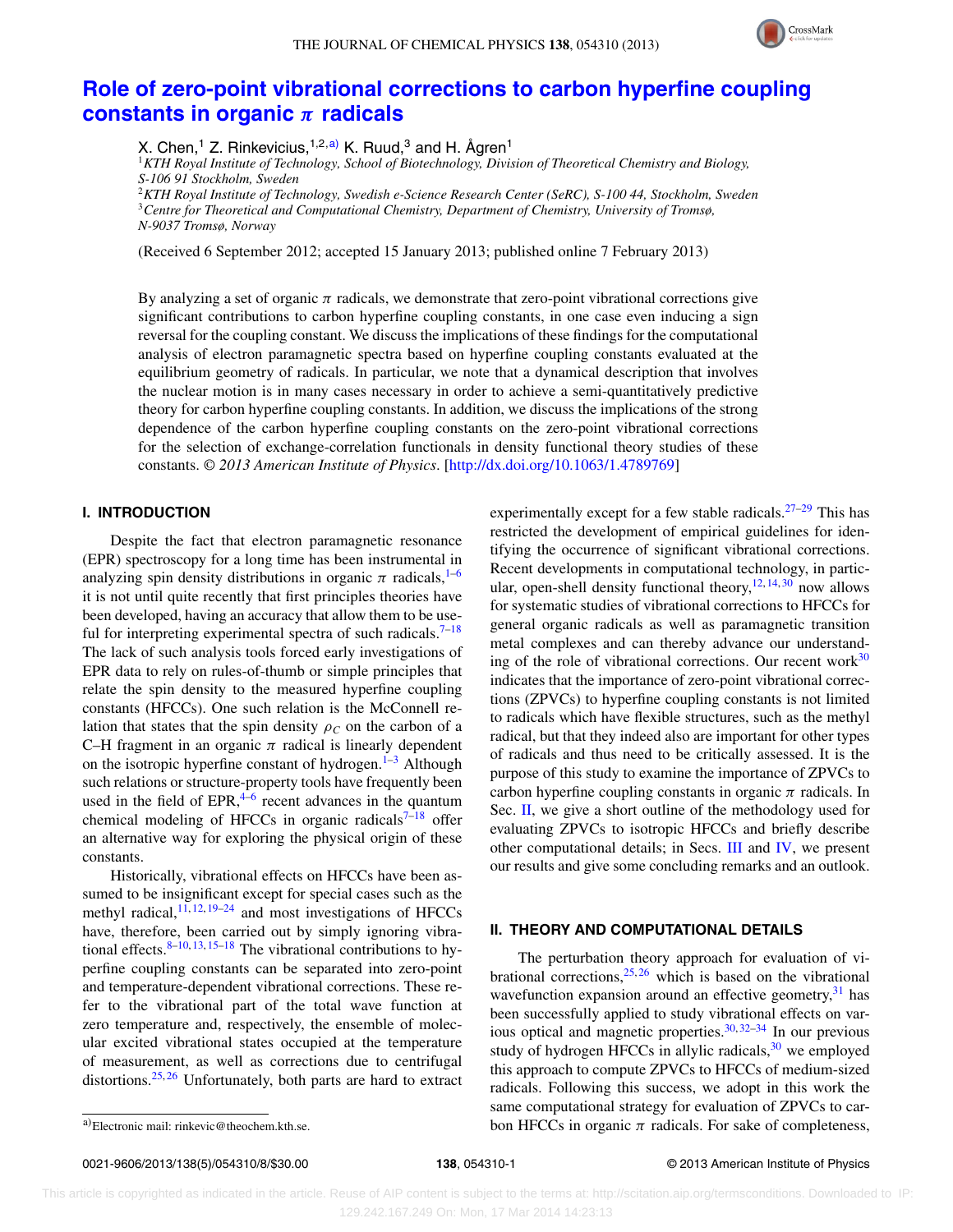we here briefly recapitulate the main steps of the computational procedure used to determine ZPVCs to HFCCs. Following our previous work, $30$  this procedure consists of three steps. First, the effective geometry of the molecule  ${R_{\text{eff}, K}}$ must be determined from<sup>31</sup>

$$
\{R_{\text{eff},K}\} = \{R_{eql,K}\} - \frac{1}{4\omega_K^2} \sum_{L} \frac{V_{eql,KLL}^{(3)}}{\omega_L} \,,\tag{1}
$$

where the equilibrium geometry  ${R_{eql, K}}$  is obtained via a conventional geometry optimization procedure, and the vibrational frequencies  $\{\omega_K\}$  along with cubic force field constants  ${V}_{eql,KLL}^{(3)}$  at the equilibrium geometry are computed using numerical differentiation following the guidelines described in Ref. [30.](#page-8-19) In the second step, derivatives of the direct spin density and spin polarization contributions to the isotropic HFCC of the *n*th atom,  $\partial^2 A_{n,\text{eff}}^{\text{den,iso}} / \partial Q_K^2$  and  $\partial^2 A_{n,\text{eff}}^{\text{pol,iso}} / \partial Q_K^2$ , are determined along the normal modes at the effective molecular geometry via numerical differentiation of the HFCCs computed using the density functional restricted-unrestricted (DFT-RU) approach. $35-37$  For an exact definition of the direct spin density and spin polarization contributions to the HFCC in the DFT-RU approach, we refer the reader to the original works on the approach. $35-37$  $35-37$  In the third step, the isotropic HFCC of the *n*th atom,  $A_{n,\text{eql}}^{\text{iso}} = A_{n,\text{eql}}^{\text{iso,den}} + A_{n,\text{eql}}^{\text{iso,pol}}$ , is computed at the equilibrium geometry, and the harmonic and anharmonic ZPVCs to  $A_{n,\text{eq}}^{\text{iso}}$  determined according to the expressions

$$
A_{n,\text{vib}}^{\text{iso},\text{har}} = \frac{1}{4} \sum_{K} \frac{1}{\omega_K} \frac{\partial^2 A_{n,\text{eff}}^{\text{iso}}}{\partial Q_K^2},\tag{2}
$$

$$
A_{n,\text{vib}}^{\text{iso},\text{anh}} = A_{n,\text{eff}}^{\text{iso}} - A_{n,\text{eq}}^{\text{iso}},\tag{3}
$$

respectively. Similar to the case of the equilibrium geometry, we here write the isotropic HFCC at the effective geometry as the sum of direct spin density and spin polarization contributions, i.e.,  $A_{n,eff}^{iso} = A_{n,eff}^{iso,den} + A_{n,eff}^{iso,pol}$ . Taking this into account, the total ZPVCs to the isotropic HFCCs of the *n*th atom can be written as the sum of the above given ZPVCs, i.e.,  $A_n^{\text{iso,zvpc}} = A_{n,\text{vib}}^{\text{iso,har}} + A_{n,\text{vib}}^{\text{iso,anh}}$ . Thus, an isotropic HFCC of the *n*th atom in an investigated radical at 0 K is rigorously defined as the sum of its value at the equilibrium geometry and its ZPVC, i.e.,  $A_n^{\text{iso}} = A_{n,\text{eql}}^{\text{iso}} + A_n^{\text{iso,2pvc}}$ .

We employ the same set of computational parameters in this study of carbon HFCCs in organic *π* radicals as in our previous work devoted to hydrogen HFCCs in allylic radicals. $30$  This choice is motivated by two factors, namely, the well-established performance of the selected combination of basis sets and exchange-correlation functionals in the description of the force field and HFCCs of radicals, and the relatively low cost of these calculations, making investigations of medium-sized radicals possible. Thus, following our previous work, $30$  the equilibrium and effective geometries as well as force fields at these geometries have been determined us-ing the B3LYP exchange-correlation functional<sup>38-[41](#page-8-26)</sup> and the TZV2P basis set, $42$  and computations of the isotropic HFCCs and their second derivatives with respect to normal modes have been done using the DFT-RU approach<sup>35[–37](#page-8-24)</sup> (numerical

<span id="page-2-2"></span>TABLE I. Isotropic HFCC of carbon atom  $({}^3P)$  computed with various methods.

| Method       | Basis set     | $A_{iso}$ , $G^a$ | Ref.      |  |
|--------------|---------------|-------------------|-----------|--|
| <b>MCSCF</b> | Numnerical    | 8.78              | 64        |  |
| MR-CISD      | 23s12p10d4f2g | 6.35              | 64        |  |
| CCSD(T)      | 23s12p10d4f2g | 7.64              | 47        |  |
| DFT-RU       | Huz-IIIsu3    | 8.81              | This work |  |

<span id="page-2-1"></span><sup>a</sup>Isotropic hyperfine coupling constant of carbon atom computed at the equilibrium geometry.

differentiation step size has been set to 0.0075 a.u.). In the carbon HFCCs calculations, we also employed the B3LYP exchange-correlation functional, $38-41$  $38-41$  which is typically recommended for computation of HFCCs of radicals, $15,17$  $15,17$  and the Huz-IIIsu3 basis set, $43-46$  $43-46$  which is tailored for evaluation of HFCCs. To validate our choice of exchange–correlation functional and basis set for carbon HFCCs, we tested the performance of our methodology on a single carbon atom in its <sup>3</sup>*P* ground state. The results of this test are presented in Table [I,](#page-2-2) and indicate that the DFT-RU method overestimates the isotropic HFCC value by roughly 1.2 G compared to the most accurate  $CCSD(T)$  results.<sup>[47](#page-8-29)</sup> Overall, the DFT-RU method predicts the carbon atom isotropic HFCC with an accuracy comparable to numerical MCSCF (see Table [I\)](#page-2-2). Considering the reasonable results obtained for the carbon atom HFCC, we have used the DFT-RU method for computations of vibrationally corrected carbon isotropic HFFCs in mediumsized organic  $\pi$  radicals, as the DFT-RU method is an affordable compromise between accuracy and computational cost.

All calculations have been carried out using a development version of the DALTON 2011 quantum chemistry package[.48](#page-8-33)

#### <span id="page-2-0"></span>**III. RESULTS AND DISCUSSION**

In this work, we study carbon HFCCs for a set of organic  $\pi$  radicals (see Fig. [1\)](#page-2-3), which includes methyl, benzyl, p-benzoquinone, fulvalene, and the tropone anion radicals. The main selection criterion for these radicals has been the requirement that at the equilibrium geometry,

<span id="page-2-3"></span>

FIG. 1. Selected set of organic  $\pi$  radicals for which isotropic carbon HFCCs has been investigated in this work.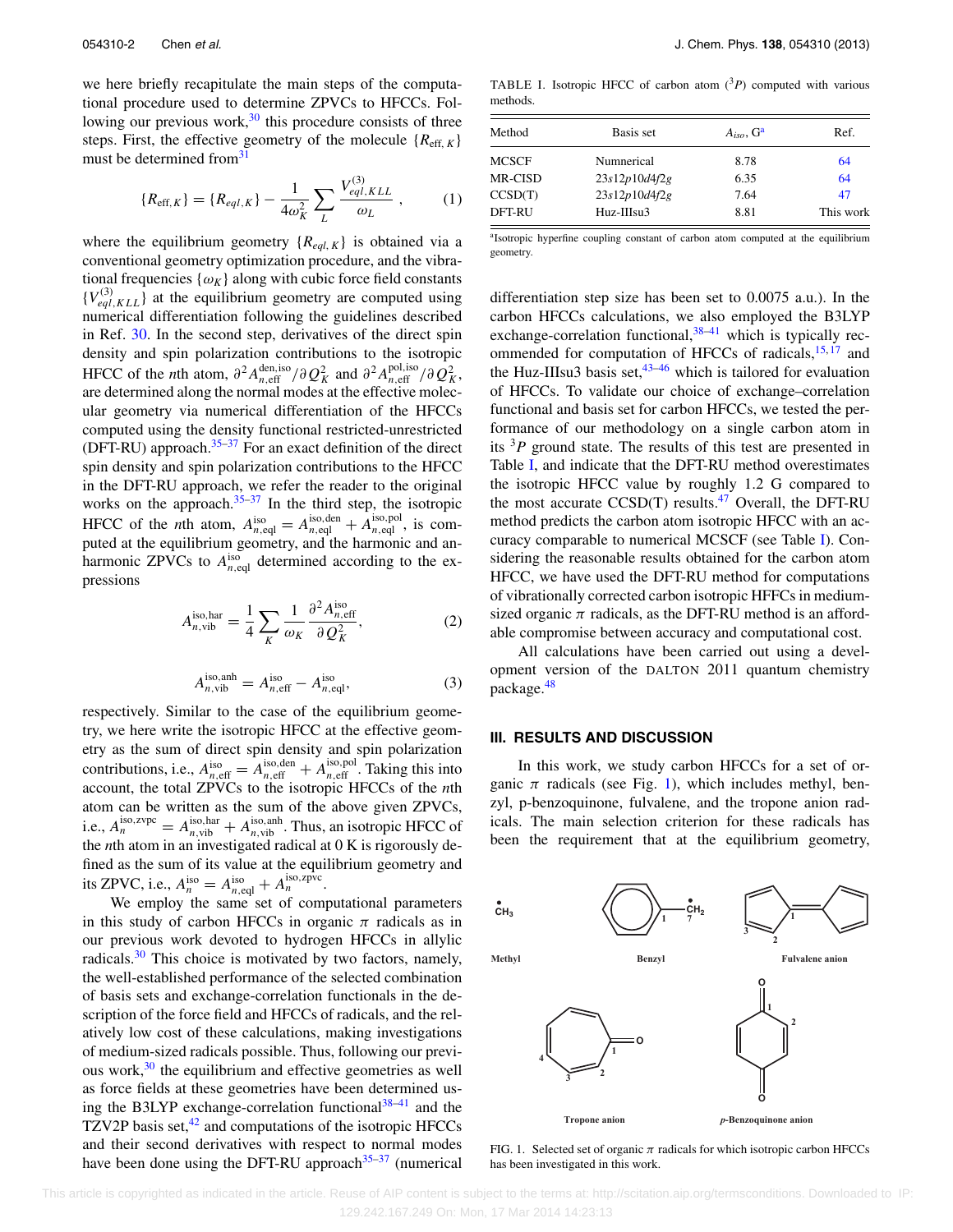<span id="page-3-5"></span>

|  |  | TABLE II. Carbon isotropic HFCC in methyl radical $CH3(2A'')$ . |  |  |  |  |
|--|--|-----------------------------------------------------------------|--|--|--|--|
|--|--|-----------------------------------------------------------------|--|--|--|--|

| Method/Basis set               | $A_{eql}^{iso}$ , $G^a$ | $A_{vib}^{iso}$ , G <sup>b</sup> | $\Delta A_{vib}^{iso}$ , G <sup>c</sup> | Temp. $(K)$ | Ref.      |
|--------------------------------|-------------------------|----------------------------------|-----------------------------------------|-------------|-----------|
| B3LYP <sup>d</sup> /Huz-IIIsu3 | 29.9                    | 42.2                             | $12.3(41\%)$                            | $\Omega$    | This work |
| P(Cl)/DZ                       | 22.2                    | 35.1                             | 12.9 (58%)                              | 96          | 20        |
| QCISD(T)/TZVP <sup>-</sup>     | 27.8                    | 37.7                             | 9.9(36%)                                | 96          | 21        |
| MCSCF/cc-pVTZus2st             | 27.7                    | 37.3                             | 9.6(35%)                                | $\Omega$    | 23        |
| UB3LYP/EPR-III                 | 28.2                    | 28.7                             | 0.5(2%)                                 | 100         | 24        |
| CISD/DZ                        | 25.7                    | $\cdots$                         | .                                       | .           | 49        |
| CCSD(T)/Chipman                | 28.5                    | .                                | .                                       | .           | 11        |
| B3LYP <sup>d</sup> /Huz-IVu4s  | 30.1                    | .                                | .                                       | .           | 35        |
| UB3LYP/EPR-III                 | 28.6                    | .                                | .                                       | .           | 15        |
| UB3LYP/N07D                    | 28.7                    | .                                | .                                       | .           | 17        |
| UB2PLYP/EPR-III                | 30.0                    | .                                | .                                       | .           | 18        |
| OO-RI-MP2/EPR-III              | 25.5                    | .                                | .                                       | .           | 18        |
| OO-SCS-RI-MP2/EPR-III          | 22.0                    | .                                | .                                       | .           | 18        |
| CCSD(T)/EPR-III                | 24.7                    | .                                | .                                       | .           | 18        |
| Experiment <sup>e</sup>        | 27.0                    | 38.3                             |                                         | 96          | 61        |

<span id="page-3-0"></span><sup>a</sup>Isotropic hyperfine coupling constant of carbon computed at the equilibrium geometry.

<span id="page-3-1"></span><sup>b</sup>Isotropic hyperfine coupling constant of carbon with added zero-point vibrational corrections.

<span id="page-3-2"></span><sup>c</sup>Zero-point vibrational corrections and in parentheses their relative size with respect to  $A_{eql}^{iso}$  in percents.

<sup>d</sup>Isotropic HFCC values computed using restricted-unrestricted method.

<span id="page-3-4"></span><span id="page-3-3"></span><sup>e</sup> Absolute values of experimentally measured isotropic hyperfine coupling constants of carbon.

the carbon isotropic HFCCs of interest are solely defined (in a static picture) by spin polarization. This selection criterion increases the probability that ZPVCs will play a significant role in defining the total value of the isotropic HFCCs, as the direct spin density contribution to the HFCCs only becomes accessible via vibrational corrections. The methyl and benzyl radicals have been extensively studied previously<sup>11, [12,](#page-8-7) [19,](#page-8-8) [20,](#page-8-34) [22–](#page-8-39)[24,](#page-8-9) [49](#page-8-37)[–52](#page-8-40)</sup> and the importance of vibrational corrections to HFCCs in these radicals are by now well established. Among the anion radicals, only p-benzoquinone has been extensively investigated in the past,  $\frac{53-59}{9}$  as it represents the simplest possible model of a quinone-type electron acceptor in bacterial and plant photosystems.<sup>[12,](#page-8-7) [53,](#page-8-41) [54](#page-8-43)</sup> However, to the best of our knowledge, vibrational effects on carbon HFCCs have so far have not been studied for any of the here selected anion radicals.

# **A. Methyl radical (2A--, D3h symmetry)**

The methyl radical is a prototypical  $\pi$  radical with an unpaired electron residing in an  $a''$  orbital which consists almost entirely of the  $2p<sub>z</sub>$  orbital of the carbon atom. Due to its importance for various chemical processes, the electronic structure, hydrogen and carbon HFCCs of this radical have been extensively investigated.<sup>11, [12,](#page-8-7) [15,](#page-8-13) [17](#page-8-30)[–24,](#page-8-9) [35,](#page-8-23) [49–](#page-8-37)[52](#page-8-40)</sup> According to previous works,  $\frac{11, 20, 23}{1}$  $\frac{11, 20, 23}{1}$  $\frac{11, 20, 23}{1}$  $\frac{11, 20, 23}{1}$  $\frac{11, 20, 23}{1}$  the accurate determination of carbon HFCC requires a balanced description of spin polarization and simultaneous account of vibrational effects. These features make this system a critical test case not only for the DFT-RU approach<sup>35–[37](#page-8-24)</sup> itself, but also for the ZPVCs to the HFCCs computational procedure outlined in Sec. [II.](#page-1-1) To evaluate the accuracy of our computational strategy, we tabulate in Table [I](#page-2-2) the carbon isotropic HFCC in the methyl radical as computed in this work and in several representative previous studies.[11,](#page-8-6) [15,](#page-8-13) [17,](#page-8-30) [18,](#page-8-3) [20,](#page-8-34) [21,](#page-8-35) [23,](#page-8-36) [24,](#page-8-9) [35](#page-8-23) As one can see from Table [I,](#page-2-2) our DFT-RU calculations give the correct physical picture of the carbon isotropic HFCC and show that its value is strongly dependent on vibrational corrections, which constitute around 41% of the total HFCC value at 0 K. However, quantitative agreement between our results and experimental data is not achieved as the computed HFCC overestimates the experi-mentally measured data by 3.9 G (see Table [II\)](#page-3-5). There are several possible sources for these discrepancies, of which we believe limitations in the B3LYP functional in describing spin polarization effects is the only likely source of these errors.

Our results obtained with the B3LYP/Huz-IIIsu3 are in very good agreement with our previous results obtained using B3LYP/Huz-IVu4s,<sup>35</sup> suggesting that basis truncation errors are small. In a similar manner, environments effects are also expected to be small,  $61$  as the experimental data have been collected in liquid methane which is considered to be a nonpolar, weakly interacting solvent. This conclusion is further supported by a study of Fernandez *et al.*[23](#page-8-36) that showed that the solvent shift on the carbon HFCC in the methyl radical in methane is about −0.37 G relative to the vacuum, calculated for a rigid methyl radical.

Temperature effects can also be expected to be small, because the EPR measurements have been carried out at  $96 K<sup>61</sup>$ Ellinger *et al.*<sup>[20](#page-8-34)</sup> have shown that temperate-dependent vibrational corrections will only gain magnitude for temperatures above 200 K, where the temperature effects are about 0.3 G for the carbon HFCC in the methyl radical. We note, however, that an *ab initio* molecular dynamics simulation by Tachikawa *et. al.*[24](#page-8-9) reached a somewhat different conclusions, in which temperature were significant already at 100 K and larger at 200 K, about 0.5 G. However, as their study fail to reproduce the experimentally observed carbon HFCC in the methyl rad-ical (see Table [II\)](#page-3-5) and because of the lack of a quantum description of the nuclear motion, we consider this result less reliable and conclude in agreement with Ellinger *et al.*[20](#page-8-34) that temperature effects should be small at the temperatures used in the experiments with which we compare out results.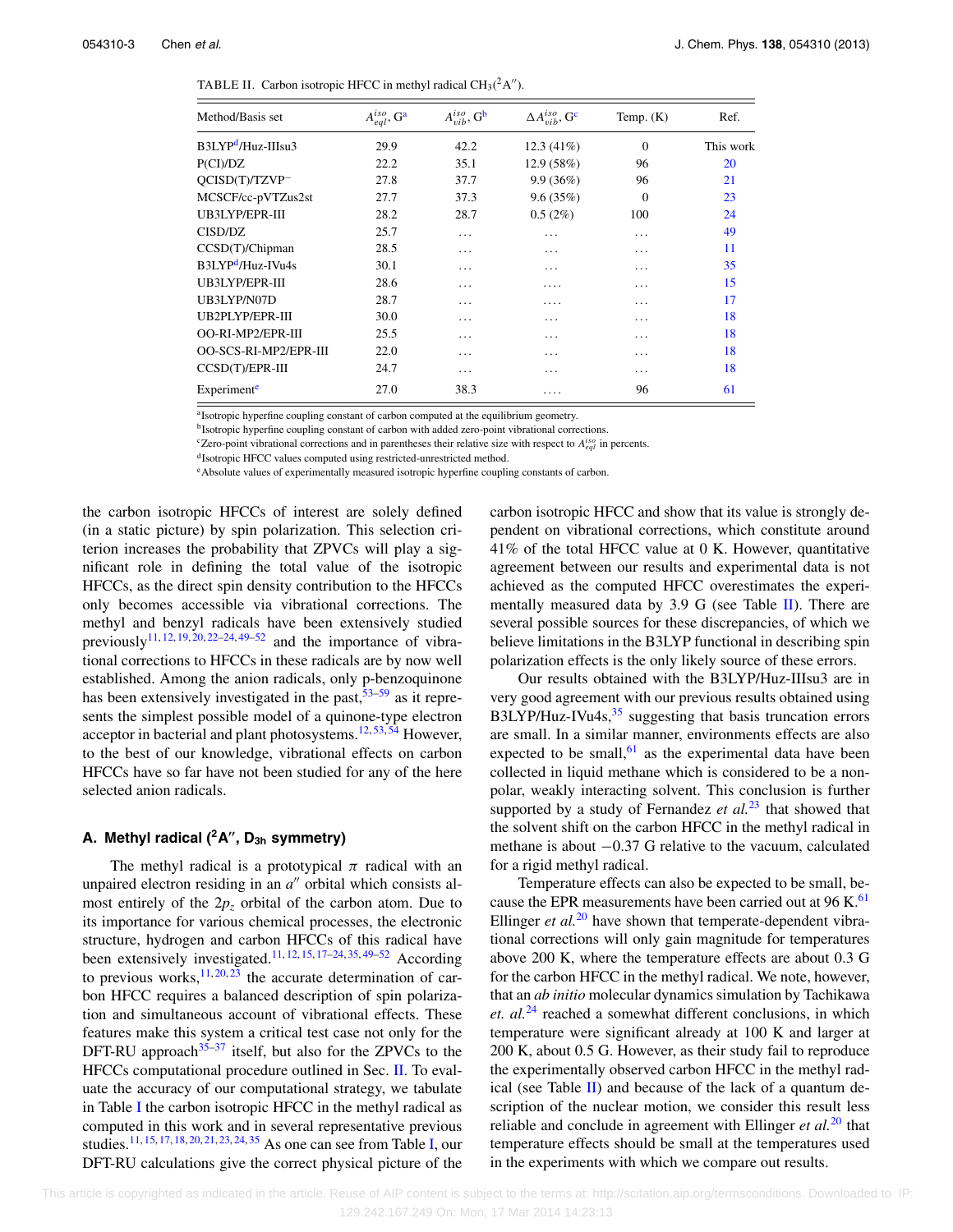<span id="page-4-5"></span>TABLE III. Carbon isotropic HFCC in benzyl radical  $C_6H_5CH_2(^2B_1)$ .

| Method/Basis set               | Atom           | $A_{eql}^{iso}$ , $G^a$ | $A_{vib}^{iso}$ , $G^b$ | $\Delta A_{vib}^{iso}$ , G <sup>c</sup> | Temp. $(K)$    | Ref.      |
|--------------------------------|----------------|-------------------------|-------------------------|-----------------------------------------|----------------|-----------|
| B3LYP <sup>d</sup> /Huz-IIIsu3 | C <sub>1</sub> | $-14.2$                 | $-14.2$                 | $\approx 0.0$ ( $\approx 0\%$ )         | $\overline{0}$ | This work |
|                                | C <sub>7</sub> | 21.5                    | 27.4                    | 5.9 $(27%)$                             | $\overline{0}$ | This work |
| UB3LYP/EPR-II                  | C <sub>7</sub> | 21.8                    | 25.6                    | 3.8(17%)                                | RT             | 52        |
| UB3LYP/EPR-III                 | $C_1$          | $-13.7$                 | $\cdots$                | $\cdots$                                | $\cdots$       | 15        |
|                                | C <sub>7</sub> | 20.4                    | $\cdots$                | $\cdots$                                | .              | 15        |
| UB3LYP/N07D                    | $C_1$          | $-13.6$                 | $\cdots$                | $\cdots$                                | .              | 17        |
|                                | C <sub>7</sub> | 21.0                    | $\cdots$                | $\cdots$                                | .              | 17        |
| Experiment <sup>e</sup>        | $C_1$          | $\cdot$                 | 14.5                    | .                                       | RT             | 62        |
|                                | C <sub>7</sub> | $\cdots$                | 24.5                    | $\cdots$                                | RT             | 62        |

<span id="page-4-0"></span><sup>a</sup> Isotropic hyperfine coupling constant of carbon computed at the equilibrium geometry.

<span id="page-4-1"></span>bIsotropic hyperfine coupling constant of carbon with added zero-point vibrational corrections.

<span id="page-4-2"></span><sup>c</sup>Zero-point vibrational corrections and in parentheses their relative size with respect to  $A_{eql}^{iso}$  in percents.

<span id="page-4-3"></span>dIsotropic HFCC values computed using restricted-unrestricted method.

<span id="page-4-4"></span>eAbsolute values of experimentally measured isotropic hyperfine coupling constants of carbon.

Thus, the only source for the large discrepancy between our computed and experimental carbon HFCCs is the overestimation of the spin polarization effect by the B3LYP exchange–correlation functional. We have previously observed that the B3LYP functional overestimates spin polarization in a few organic radicals, including the methyl radical. $35$ Recent work by Hermosilla *et. al.*[15](#page-8-13) and Barone *et al.*, [17](#page-8-30) based on the conventional unrestricted DFT formalism, overestimation of the carbon HFCC in the methyl radical has also been observed (see Table [II\)](#page-3-5). Taking these findings into account, we conclude that most probably the reason for the large of discrepancy 3.9 G between our computed carbon HFCC and experimental data is caused by an overestimation of spin polarization by the B3LYP functional. Comparing our DFT-RU results with  $QCISD(T)/TZVP$ - results (see Table [II\)](#page-3-5), we see that compared to the accurate QCISD(T)/TZVP reference data, this discrepancy arises to an equal extent from an overestimation the carbon HFCC at the equilibrium geometry (2.1 G) and of the vibrational correction to the carbon HFCC (2.4 G).

Our results show that vibrational corrections are extremely important in this system and amounts to 41% of the total value of the carbon HFCC (see Table  $II$ ), in agreement with earlier work.<sup>[20,](#page-8-34) [21,](#page-8-35) [23](#page-8-36)</sup> From the analysis above and based on the results in Table  $II$ , we conclude that the most important factor defining the accuracy of our calculations is the ZPVCs to the HFCC, as these corrections are much larger than the contributions given by environmental effects, basis set truncation errors, and errors in the exchange-correlation functional. The methyl radical very eloquently illustrates the importance of vibrational effects in computations of hyperfine coupling constants, where the vibrational corrections play a critical role not only for obtaining quantitative, but also qualitative, agreement with experimental observations.

# **B. Benzyl radical (<sup>2</sup>B<sub>1</sub>, C<sub>2v</sub> symmetry)**

The benzyl radical has a similar electronic structure as the methyl radical, with a single unpaired electron residing in a *b*<sup>1</sup> orbital predominantly localized on the carbon atom of the −CH2 fragment (position seven in the benzyl radical, see Fig. [1\)](#page-2-3). The carbon isotropic HFCCs have been measured for the carbon atom in the  $-CH_2$  group and the ring carbon atom  $C_1$  (position 1 in the benzyl radical, see Fig. [1\)](#page-2-3), which is the benzene ring connection point with the  $-CH_2$  group. In an earlier work, Adamo *et. al.*<sup>[52](#page-8-40)</sup> concluded that of these two carbon atoms, only the HFCC of the first one shows a strong dependence on vibrational corrections (see Table [III\)](#page-4-5), and that these corrections constitute around 17% of the total HFCC value. Our DFT-RU calculations reproduce these findings, i.e., we find that the ZPVC to the HFCC of  $C_7$  is around 27%, or 5.9 G, and that the ZPVC to the HFCC of  $C_1$ is negligible and does not exceed 0.04 G. Thus, it is clear that for the carbon atom  $C_1$ , which is rigidly locked in the benzene ring and have no freedom for large-amplitude motion, the conventional way of computing HFCC without considering vibrational corrections is appropriate. This conclusion is also expected to hold for the remaining carbon atoms in the benzene ring for which the HFCCs have not yet been determined experimentally.

Let us turn now to the carbon at position seven in the benzyl radical (see Fig. [1\)](#page-2-3), which in all respects (bonding pattern, localization of unpaired electron, etc.) is very similar to the carbon atom in the methyl radical. As we already discussed, the HFCC of this carbon is significantly influenced by vibrational corrections, and the ZPVC to the HFCC is 5.9 G according to our B3LYP/Huz-IIIsu3 results (see Table [III\)](#page-4-5). In this particular case, the carbon HFCC obtained with the DFT-RU method at the equilibrium geometry underestimates the EPR measurement at room temperature by 3 G (see Table [III\)](#page-4-5), while the HFCC value corrected with ZPVCs overestimates these experimental results by 2.9 G. Similar to the methyl radical case, the reasons for this discrepancy can be traced to the neglect of environmental effects, neglect of the temperature-dependent part of the vibrational corrections and deficiencies in the B3LYP functional in describing the spin polarization effects. However, in this case, and in contrast to the methyl radical, we expect a more pronounced contribution from the temperature-dependent vibrational corrections at the temperature of the EPR measurement because of the higher temperature used in experiment. Taking into account the similarity of the carbon  $C_7$  atom in the benzyl and methyl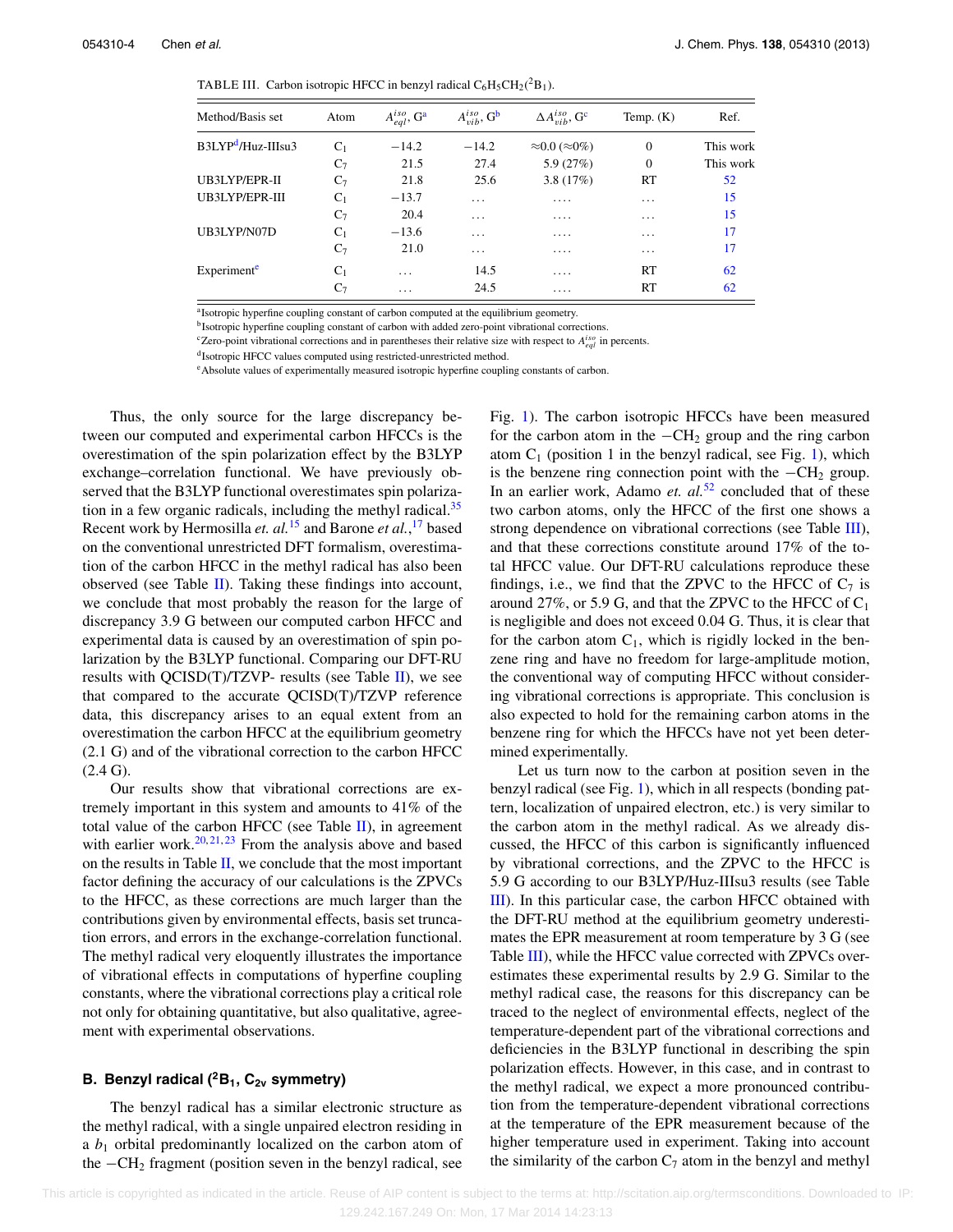radicals, we can estimate that the temperature-dependent vibrational corrections to this carbon HFCC is in the range 1–2 G (assuming a similar temperature dependence of the carbon  $C_7$  as the one obtained by Ellinger *et. al.*<sup>[20](#page-8-34)</sup> for the methyl radical). Thus, the inclusion of the temperaturedependent part of the vibrational correction will overall worsen the agreement between the computed and experimentally measured carbon  $C_7$  HFCCs. This negative effect of the temperature-dependent vibrational corrections on the overall agreement with experiment will be partially compensated if one considers the environmental effects, which will give a negative solvent shift for the carbon  $C_7$  HFCC in the benzyl radical. However, the solvent shift from the adamantane matrix used in the EPR experiment<sup>62</sup> will at the most be  $-1.5$ G judging from the typical solvent shifts of HFCCs induced by nonpolar solvents.<sup>12</sup> We conclude that due to the opposite sign of these two approximations in our calculations, they partially cancel each other and thus cannot be responsible for the major part of the 2.9 G discrepancy between our DFT-RU and experimental results for the carbon  $C_7$  HFCC. Therefore, similar to the methyl radical case, we can attribute the overestimation of the experimental results for carbon  $C_7$  HFCC to the shortcomings of the B3LYP exchange-correlation functional in describing spin polarization in the benzyl radical. We emphasize that the DFT-RU approach gives carbon HFCC values in the benzyl radical very close to the ones obtained by the conventional unrestricted DFT by Hermosilla *et al.*[15](#page-8-13) and Barone *et al.*<sup>[17](#page-8-30)</sup> (see Table [III\)](#page-4-5) and consequently the different ways of accounting for spin polarization lead to essentially the same results, indicating that the exchange-correlation functional used is the source of the observed discrepancies.

According to the above given analysis of our DFT-RU results, the carbon HFCCs in the benzyl radical show a different behavior with respect to vibrational corrections: The HFCCs of the carbon atom located in the benzene ring are not influenced by vibrational effects to any significant extent, while the HFCC of the carbon in the  $-CH<sub>2</sub>$  group is strongly affected by vibrational corrections. Here, ZPVCs amount up to 5.9 G and temperature-dependent vibrational corrections amount to 1–2 G (estimate based on the results of Ellinger *et al.*[20](#page-8-34) for the methyl radical). From all additional physical mechanisms contributing to the carbon HFCC value beyond the static evaluation of this constant in vacuum at the equilibrium geometry, the zero-point vibrational corrections give the biggest contribution for the  $C_7$  carbon, being at least twice as large as other contributions arising from the temperaturedependent vibrational contributions to the HFCC or the environmental contribution. Thus, in the case of the benzyl radical, the isotropic HFCC of the carbon atom in the  $-CH<sub>2</sub>$ group can be evaluated reliably only when ZPVCs are included in the computations.

# **C.** p-Benzoquinone anion radical (<sup>2</sup>B<sub>2g</sub>, D<sub>2h</sub>) **symmetry)**

Among the anion radicals studied in this work, the pbenzoquinone anion radical has been the most extensively investigated by experimental and theoretical methods,  $53-60$  $53-60$  as it serves as the simplest model for quinone-type electron ac-

<span id="page-5-5"></span>TABLE IV. Carbon isotropic HFCC in p-benzoquinone anion radical  $C_6H_4O_2^-(^2B_{2g}).$ 

| Method/Basis set        |                |                                            | Atom $A_{eal}^{iso}$ , $G^a$ $A_{vib}^{iso}$ , $G^b$ $\Delta A_{vib}^{iso}$ , $G^c$ |                       | Ref. |
|-------------------------|----------------|--------------------------------------------|-------------------------------------------------------------------------------------|-----------------------|------|
| $B3LYPd/Huz-IIIsu3$     | C <sub>1</sub> | $-3.2$                                     | $-2.7$                                                                              | $0.5(16%)$ This work  |      |
|                         | C <sub>2</sub> | $-0.2$                                     | 0.3                                                                                 | $0.5(250%)$ This work |      |
| UB3LYP/D95 $(d,p)$      | C <sub>1</sub> | $-3.7$                                     | $\cdots$                                                                            | $\cdots$              | 59   |
|                         | C <sub>2</sub> | $-0.2$                                     | $\cdots$                                                                            |                       |      |
| UPWP86/6-311G $(2d,p)$  | C <sub>1</sub> | $-3.7$                                     | $\sim$ $\sim$ $\sim$ $\sim$                                                         | $\cdots$              | 58   |
|                         | C <sub>2</sub> | $-0.1$                                     | $\cdots$                                                                            | .                     |      |
| Experiment <sup>e</sup> | C <sub>1</sub> | $\mathbf{1}$ , $\mathbf{1}$ , $\mathbf{1}$ | $2.1 - 0.2$                                                                         | $\cdots$              | 53   |
|                         | C <sub>2</sub> |                                            | $0.1 - 0.7$                                                                         |                       | 58   |

<span id="page-5-1"></span><span id="page-5-0"></span><sup>a</sup>Isotropic hyperfine coupling constant of carbon computed at the equilibrium geometry. bIsotropic hyperfine coupling constant of carbon with added zero-point vibrational corrections.

<span id="page-5-2"></span><sup>c</sup>Zero-point vibrational corrections and in parentheses their relative size with respect to *Aiso eql* in percents.

<span id="page-5-3"></span><sup>d</sup>Isotropic HFCC values computed using restricted-unrestricted method.

<span id="page-5-4"></span>eExperimentally measured isotropic hyperfine coupling constants of carbon.

ceptors in various biological systems, including bacterial and plant photosystems. In this system, the unpaired electron resides in a  $b_{2g}$   $\pi$ -type orbital primarily localized on the oxygen atoms of the carboxyl groups, and due to this particular structure of the singly-occupied orbital, only carbons in the carboxyl group (see position one in Fig. [1\)](#page-2-3) show non-negligible spin density population. These features of p-benzoquinone lead to overall small carbon HFCCs, where the isotropic HFCCs for the carbon  $C_1$  atom in the carboxyl groups are around −3.7 G according to results of various previous calculations (see Table [IV\)](#page-5-5) and the isotropic HFCCs for the remaining four carbon atoms (position two in Fig. [1\)](#page-2-3) are close to zero. Our calculations overall reproduce these previous results, predicting the HFCC of  $C_1$  to be  $-3.2$  G and of  $C_2$  to be −0.2 G at the equilibrium geometry. Before examining the ZPVCs to the HFCCs it is instructive to look at the resonant valence bond structures of the p-benzoquinone anion radical, which are given in Fig. [2.](#page-5-6) As seen from Fig. [2,](#page-5-6) pbenzoquinone anion radical lack symmetric resonant valence bonds structures, and thus one can expect significant ZPVCs to carbon HFCCs due to strong localization of the spin density and spin polarization contributions that are responsible for the magnitude of the carbon HFCCs. The ZPVCs for both types of carbon atoms are around 0.5 G (in terms of absolute values), but adding these corrections to the HFCCs have different qualitative effects on the different carbon atoms. In the case of the carbon atoms in the carboxyl groups (see  $C_1$  in

<span id="page-5-6"></span>

FIG. 2. Resonant valence bond structures of p-benzoquinone anion radical.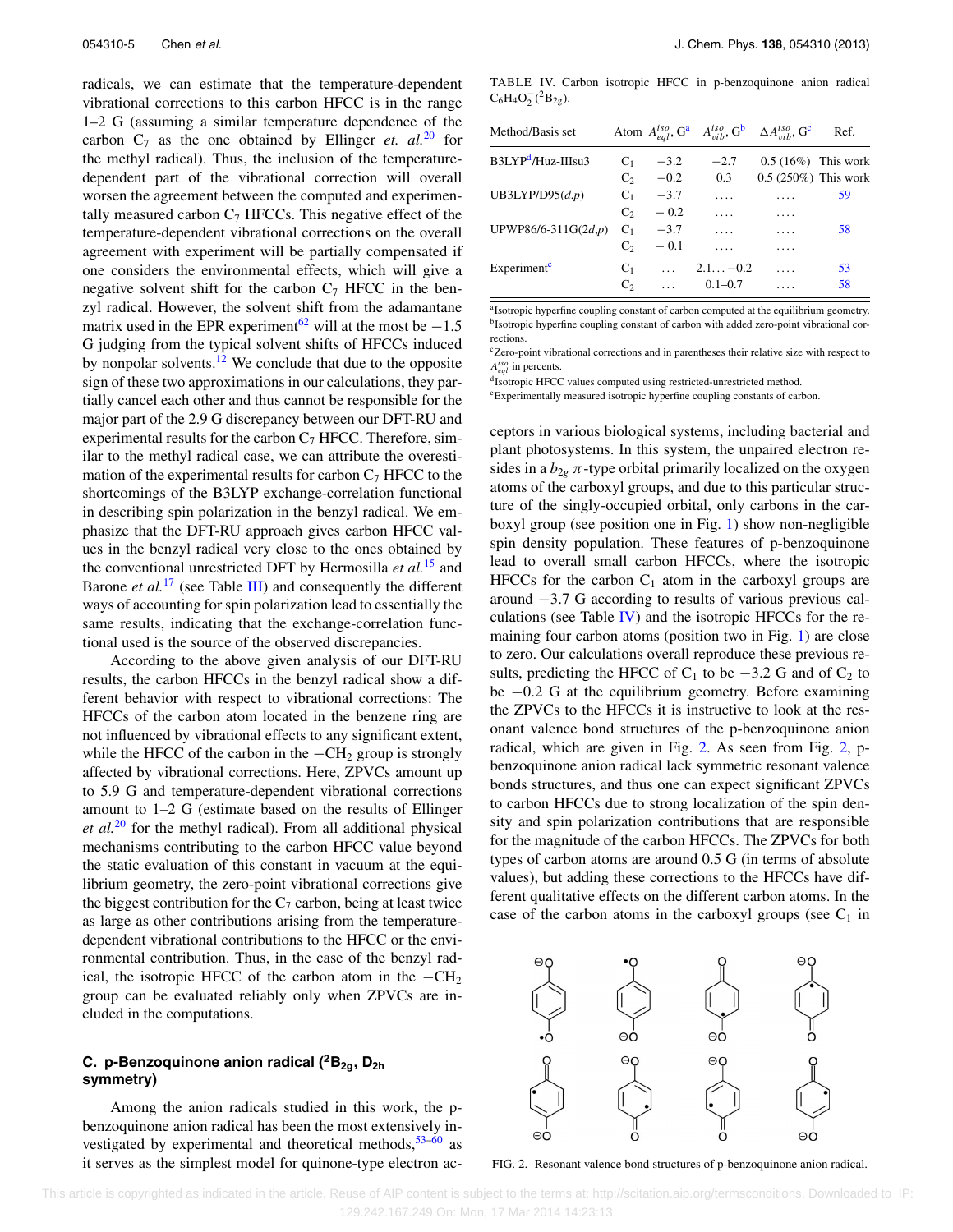Table [IV\)](#page-5-5), inclusion of ZPVCs for the HFCC only adjust the magnitude of the HFCC, decreasing it by 16% (in terms of absolute values) from  $-3.2$  G to  $-2.7$  G. The effect of adding ZPVCs to the equilibrium geometry HFCC is much more pronounced for the second type of carbon atoms in the p-benzoquinone anion radical (see  $C_2$  in Table [IV\)](#page-5-5), where the ZPVCs are around 2.5 times larger than the HFCC itself at the equilibrium geometry. The addition of ZPVCs changes not only the total magnitude, but also the physical interpretation of the HFCC constant due to the change of the sign of the HFCC from negative to positive. To the best of our knowledge, this is the first time where a change of carbon HFCC sign due to vibrational corrections have been predicted. However, here we would like to emphasize that this effects is observed for very small values of carbon HFCCs and more accurate calculations, which go beyond DFT methods, are needed to verify this finding. This example clearly shows that even determining the sign of small HFCCs based on static calculations without considering nuclear motion can be dangerous and lead to qualitatively wrong conclusions. Therefore, we would suggest to exercise caution when assigning signs of HFCC constants with small absolute values from static *ab initio* or DFT calculations, as the vibrational effects, and in particular the ZPVCs, can change the sign of the HFCCs and consequently alter the interpretation of the electron spin density distribution.

After discussing the importance of ZPVCs for the carbon HFCCs in the p-benzoquinone anion radical in vacuum, let us turn to the real experimental situation in which EPR measurements are performed in solution. The first question to answer is how important the vibrational corrections are compared to environmental effects? The answer to this question is nontrivial since the carbon HFCCs in the p-benzoquinone anion radical show a strong dependence on the type of environment. For example, the carbon HFCCs in the carboxyl groups change from 2.1 G to  $-0.2$  G going from dimethyl sulfoxide (DMSO) to water according to available experimental data. $53$ Our DFT-RU results for this type of carbon atoms overestimate (in absolute value) the experimentally measured HFCCs in DMSO solution by 0.6 G (see Table [IV\)](#page-5-5). Here, in contrast to the previously discussed methyl and benzyl radicals, we cannot rule out the importance of environmental effects and that these effects, combined with the tendency of the B3LYP functional to overestimate spin polarization effects, can be responsible for the discrepancy between the computed and experimental values of the HFCC for the  $C_1$ -type carbon atoms in the p-benzoquinone anion radical.

The situation with the other type of carbon atom, namely,  $C_2$  (see Fig. [1\)](#page-2-3), is very similar; its HFCC show significant solvent dependence and change from 0.1 G to 0.7 G (see Table [IV\)](#page-5-5). Here, again due to the overall small magnitude of the HFCC itself, the role of the ZPVC is expected to be more prominent and of similar importance as for the pbenzoquinone anion radical in vacuum.

Summarizing the discussion of carbon HFCCs in the pbenzoquinone anion radical, we conclude that due to the overall small size of these HFCCs, they are significantly influenced by ZPVC corrections, and these corrections must be accounted for together with environmental effects due to the

<span id="page-6-4"></span>TABLE V. Isotropic HFCCs of carbon in fulvalene  $(^{2}B_{3g})$  and tropone  $(^{2}A_{2})$  anion radicals determined using DFT-RU method.

| Radical   | Atom           | $A_{eal}^{iso}$ , G <sup>a</sup> | $A_{vib}^{iso}$ , G <sup>b</sup> | $\Delta A_{vib}^{iso}$ , G <sup>c</sup> | $A_{exp}^{iso}$ , G <sup>d</sup> | Ref. |
|-----------|----------------|----------------------------------|----------------------------------|-----------------------------------------|----------------------------------|------|
| Fulvalene | C <sub>1</sub> | 2.07                             | 2.80                             | 0.73(35%)                               | 2.90                             | 65   |
| anion     | C <sub>2</sub> | $-1.19$                          | $-0.64$                          | 0.55(46%)                               | 1.40                             |      |
|           | $C_3$          | 1.44                             | 2.39                             | 0.95(66%)                               | 2.15                             |      |
| Tropone   | C <sub>1</sub> | $-8.32$                          | $-7.76$                          | 0.56(7%)                                | 8.32                             | 66   |
| anion     | C <sub>2</sub> | 10.91                            | 12.77                            | 1.86(17%)                               | 12.33                            |      |
|           | $C_3$          | $-6.60$                          | $-5.87$                          | 0.73(11%)                               | 6.02                             |      |
|           | $C_4$          | $-3.92$                          | $-5.33$                          | 1.41 $(36%)$                            | 4.54                             |      |

<span id="page-6-1"></span><span id="page-6-0"></span><sup>a</sup>Isotropic hyperfine coupling constant of carbon computed at the equilibrium geometry. bIsotropic hyperfine coupling constant of carbon with added zero-point vibrational corrections.

<span id="page-6-2"></span><sup>c</sup>Zero-point vibrational corrections and in parentheses their relative size with respect to *Aiso eql* in percents.

<span id="page-6-3"></span>dExperimentally measured isotropic hyperfine coupling constants of carbon.

strong dependence of these HFCCs on the local solvent environment and hydrogen bonding effects.

### **D. Fulvalene anion radical (2B3g, D2h symmetry)**

The fulvalene anion radical has attracted less attention than the previously discussed  $\pi$  radicals, and to the best of our knowledge no computational investigation has been carried out for the carbon HFCCs of this radical. The size of the carbon HFCCs of the fulvalene anion radical are rather similar to the previously discussed p-benzoquinone anion; the experimentally measured HFCCs are  $1-3$  G (see Table [V\)](#page-6-4). However, the electronic structure of fulvalene is quite different from that of the p-benzoquinone anion radical, with the unpaired electron residing in the  $b_{3g}$  orbital consisting of  $2p_z$  atomic orbitals of carbon atoms in the former case. In agreement with our expectations, the ZPVCs to the carbon HFCCs in this anion radical contribute significantly to the total magnitude of the HFCCs; these contributions are around 35%–66% of the HFCC computed at the equilibrium geometry. Thus, inclusion of ZPVCs is crucial in computations of carbon HFCCs of the fulvalene anion radical. We note, however, that in terms of absolute values, the ZPVCs do not exceed 1 G and thus becomes significant only due to the small size of the carbon HFCCs at the equilibrium geometry. Comparing our DFT-RU results with experimental data, we see that the addition of ZPVCs improves agreement (see Table [V\)](#page-6-4) and decreases the mean absolute deviation from 0.7 G to 0.4 G. As before, the remaining discrepancies between our results and experimental data can be attributed to the neglect of environmental effects and the choice of exchange-correlation functional.

#### **E. Tropone anion radical (** ${}^2A_2$ **,**  $C_{2v}$  **symmetry)**

The tropone anion radical is the largest  $\pi$ -type radical investigated in this work. It consists of 14 atoms and has one unpaired electron localized in an *a*<sup>2</sup> orbital which can largely be described as a carbon  $2p<sub>z</sub>$  atomic orbital without any contribution from the oxygen atomic orbitals. This feature of the electronic structure ensures that the spin density is distributed over the entire seven-membered ring (see Fig. [1\)](#page-2-3), and consequently the experimentally measured carbon HFCCs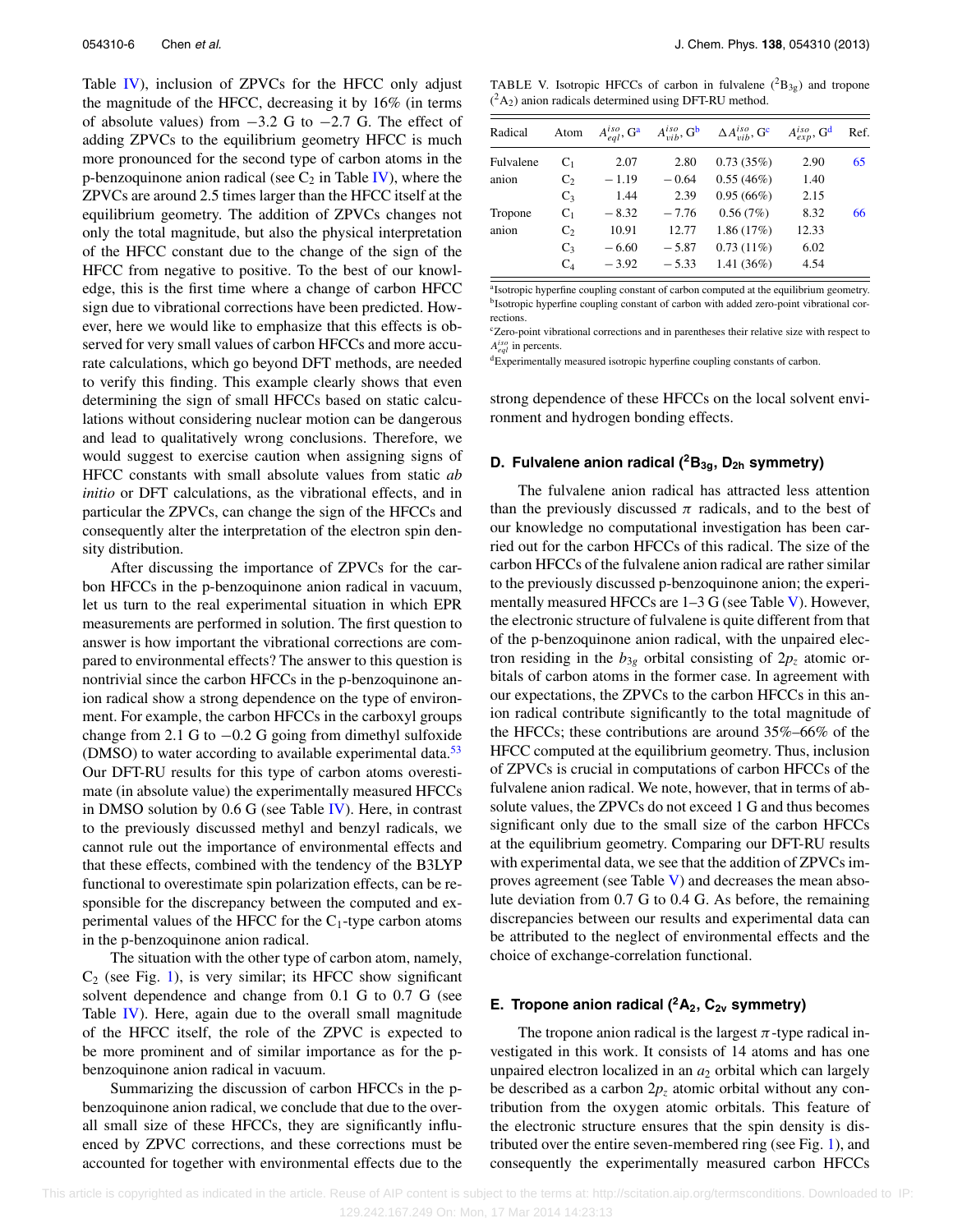constants in this radical are between 4.5 G and 12.3 G (see Table  $V$ ). Therefore, by the magnitude of the carbon HFCCs, this radical anion is in between the methyl-like  $\pi$  radicals with large carbon HFCCs and the benzoquinone anion-like  $\pi$  radicals with small carbon HFCCs. According to the results pre-sented in Table [V,](#page-6-4) the ZPVCs play a moderate role in this radical, contributing to the total HFCC by 7%–36% of the carbon HFCC at the equilibrium geometry (see Table [V\)](#page-6-4). In terms of the absolute values, the ZPVCs do not exceed 2 G and are thus probably of comparable size to environment effects and errors introduced by the choice of exchange-correlation functional. Thus, as for the other anion radicals studied in this work, the overall importance of the ZPVCs to carbon HFCCs is comparable to other factors that affect the accuracy of our calculations, such as environment effects, and these effects must be accounted for on an equal footing in order to obtain reliable predictions of carbon HFCCs in  $\pi$  radicals of the kind studied here.

#### <span id="page-7-0"></span>**IV. DISCUSSION AND CONCLUDING REMARKS**

Carbon isotropic HFCCs of all organic radical investigated in this work are defined solely by spin-polarization effects at the equilibrium geometry (in the static picture). Despite the common physical origin of these constants, the size of the ZPVCs to these constants vary widely going from one carbon atom to another. Furthermore, the importance of zero-point vibrational contributions from different vibrational modes change drastically going from one radical to another: for methyl and benzyl radical  $(C_7 \text{ carbon})$ , ZPVCs to carbon isotropic HFCCs are dominated by the contribution of a single vibrational mode corresponding to the umbrella motion, whereas for the remaining radicals at least several vibrational modes (up to 7) contribute significantly to the ZPVCs. Thus, the overall importance of ZPVCs to HFCC is highly specific to each carbon atom and depends on its local structural environment as well as the distribution of spin density in the radical. However, in our calculations of the carbon HFCCs in organic  $\pi$  radicals we observed three trends in the behavior of the ZPVCs to the carbon HFCCs: (1) for carbon atoms for which the  $\pi$  orbital containing the unpaired electron is localized, the ZPVCs to their HFCCs are typically large (up to 50% of the total HFCC magnitude) and thus the inclusion of ZPVCs is essential in order to obtain a physically correct and (semi)quantitative agreement between theoretical calculations and experimental data; (2) for carbon atoms with medium-sized HFCCs (absolute values between 5–15 G), the ZPVCs to their HFCCs in most cases do not exceed 1–2 G and are thus of similar importance as the environmental effects in the calculation of HFCC; (3) for carbon atoms with small HFCCs (absolute values up to 5 G), the ZPVCs to their HFCCs are typically relatively large and in extreme cases exceed the HFCCs values at the equilibrium geometry. We expect these trends to be applicable beyond the limited set of organic radicals investigated in this work, and we hope these trends will provide guidelines for judging whether to consider ZPVCs in practical calculations of carbon HFCCs or not.

This work suggests that ZPVCs to isotropic HFCCs are more pronounced for carbon atoms than for hydrogen atoms in organic radicals. In this work, we observed that ZPVCs to carbon isotropic HFCCs are around 0.5–2 G, and in special cases such as the benzyl or methyl radicals can become even larger, 5.9 G and 12.3 G, respectively. In the case of ZPVCs to hydrogen isotropic HFCCs, which have been studied in our previous work, $30$  the magnitude of these corrections never exceeded 1.5 G and were in many cases less than 0.3 G. Thus, the ZPVCs to hydrogen and carbon HFCCs behaves differently and in many cases, even in the same molecular system, the ZPVCs corrections can be neglected for hydrogen HFCCs but not for the carbon HFCCs.

This work highlights the importance of zero-point vibrational corrections to carbon hyperfine coupling constants in organic  $\pi$  radicals. In particular, our investigation has demonstrated that the coupling between electronic and vibrational degrees of freedom in radicals in many cases are important, and more reliable (semi-)quantitative description of carbon HFCCs require not only an accurate description of the spin density and spin polarization, but also an account of zeropoint vibrational effects. Furthermore, in the extreme case of the ring carbons of the p-benzoquinone anion radical, the inclusion of zero-point vibrational corrections in our DFT-RU calculations induces a sign change of the hyperfine coupling constants, and this is the first system in which such a behavior has been observed. This finding should be kept in mind when analyzing spin density distributions in organic radicals based on electron paramagnetic resonance data and conventional HFCC calculations (carried out at the equilibrium geometry without taking into account ZPVCs) as the neglect of zero-point vibrational corrections can lead to a misinterpretation of the electron-density distribution in radicals for which the HFCCs of carbons are small. Therefore, zero-point vibrational corrections play a significant role in defining the magnitude and overall behavior of carbon isotropic HFCCs not only in semi-rigid molecules such as the methyl radical, but also in many ordinary organic  $\pi$  radicals, as has been demonstrated in this work.

In light of the results obtained in this work, we emphasize that the conventional methodology used for evaluating HFCCs, in which zero-point vibrational corrections are neglected, is not satisfactory for carbon HFCCs in organic *π* radicals and should be applied with care, especially for predicting carbon HFCCs with a small magnitude. Furthermore, we would advocate that the inclusion of zero-point vibrational corrections is essential when benchmarking different computational methods and when developing new exchangecorrelation functional/basis sets combinations tailored for calculations of carbon HFCCs, because the neglect of these corrections can lead to an artificially better agreement between the theoretical and experimental data, as observed in our B3LYP calculations of carbon HFCCs in methyl and benzyl radicals, that would hide real physical contributions to the HFCCs. Similar conclusions have also been reached for other magnetic properties.<sup>63</sup>

## **ACKNOWLEDGMENTS**

This work was supported by a grant from the Swedish National Infrastructure for Computing (SNIC) for the project